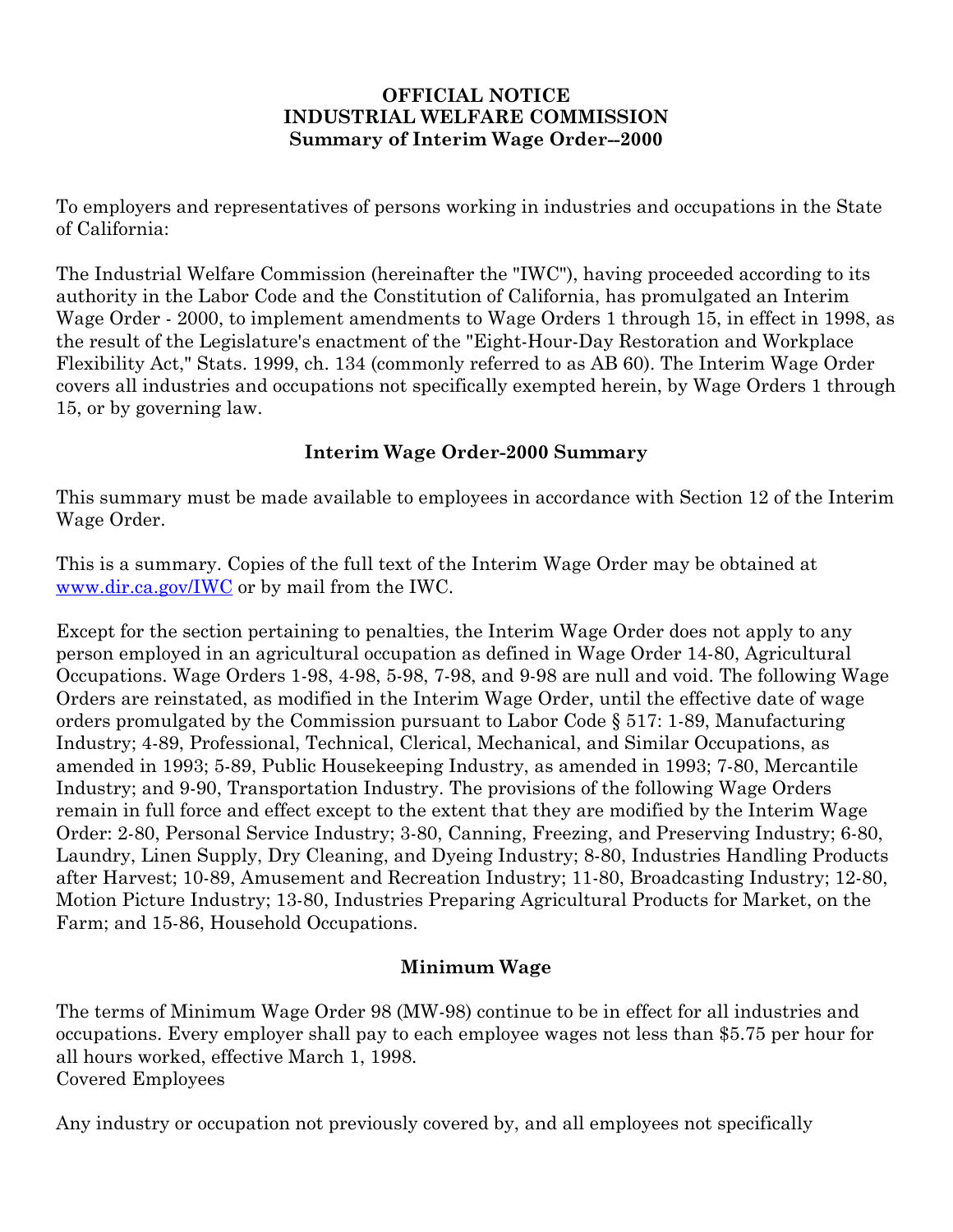exempted in, the Commission's Wage orders in effect in 1997, or otherwise exempted by law, are covered by this Interim Wage Order. In particular, the following employee work activities are now covered by the provisions of this order: on-site construction, drilling, logging, and mining of non-metallic minerals. Sections 4, 5, 7, 8 and 9 of this Order shall not apply to persons employed in administrative, executive, or professional capacities. Please note that pharmacists and registered nurses are no longer eligible for the professional exemption. See the full text of the Interim Wage Order for definitions of these categories.

#### **Hours and Days of Work**

The number of hours worked in a day by covered employees without overtime compensation is 8 hours. The number of hours worked in a week by covered employees without overtime compensation is 40 hours. The number of days worked consecutively by covered employees in any workweek without overtime compensation is 6 days.

#### **Daily Overtime Pay**

Overtime is paid at the rate of 1 1/2 times the regular rate of pay for every hour worked after the completion of 8 hours worked at the regular rate of pay in 1 workday. Overtime is paid at the rate of double the regular rate of pay for every hour worked after the completion of 12 hours worked in 1 workday.

Weekly Overtime Pay

Overtime is paid at the rate of 1 1/2 times the regular rate of pay for every hour worked after the completion of 40 hours worked at the regular rate of pay in 1 workweek.

#### **Seventh Consecutive Workday Overtime Pay**

Overtime is paid at the rate of 1 1/2 times the regular rate of pay for the first 8 hours worked on the seventh consecutive workday in any workweek, without regard to the total number of hours worked in the previous 6 days. Overtime is paid at the rate of double the regular rate of pay for every hour worked after the completion of 8 hours worked on the seventh consecutive workday in any workweek.

Workweeks

An alternative workweek schedule means any regularly scheduled workweek requiring an employee to work more than 8 hours in a 24-hour period, but no more than 40 hours in a workweek. Alternative workweek schedules in effect in wage orders that remain in full force under the Interim Wage Order shall remain operative until the effective date of wage orders promulgated under Labor Code § 517 by the IWC, subject to the restrictions below. Alternative Workweeks - Non Health Care Industry.

Pursuant to a voluntary written agreement proposed by the employer and ratified in a secret ballot election by at least a 2/3 vote of the affected employees in the work unit before the performance of work, a regularly scheduled alternative workweek schedule of not more than 10 hours at the regular rate of pay per day within a 40-hour workweek is permitted. Regarding such a schedule, overtime is paid at the rate of 1 1/2 times the regular rate of pay for all hours worked after the regularly scheduled hours in a day have been completed, through the twelfth hour of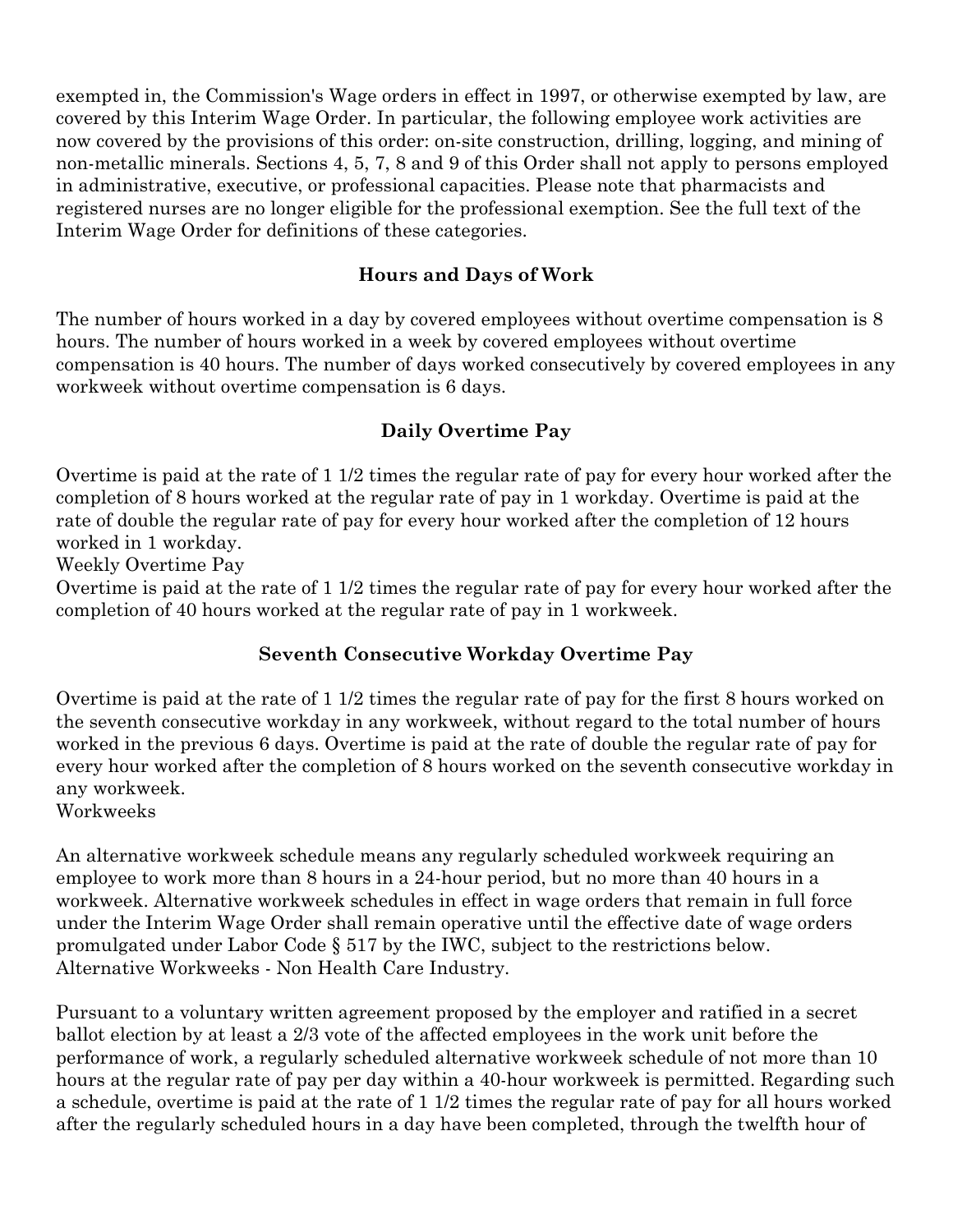work. Overtime is paid at the rate of double the regular rate of pay for every hour worked after the completion of 12 hours worked in 1 workday. Weekly and seventh consecutive day overtime pay provisions apply accordingly.

#### **Alternative Workweeks - Health Care Industry**

Pursuant to a voluntary written agreement proposed by the employer and ratified in a secret ballot election by at least a 2/3 vote of the affected employees in the work unit before the performance of work, a regularly scheduled alternative workweek schedule of not more than 12 hours at the regular rate of pay per day within a 40-hour workweek is valid until July 1, 2000, and/or until the effective date of a wage order promulgated by the Commission. Overtime is paid at the rate of double the regular rate of pay for every hour worked after the completion of 12 hours in 1 workday. Weekly and seventh consecutive day overtime pay provisions apply accordingly.

An employer engaged in the operation of a licensed hospital or in providing personnel for the operation of a licensed hospital, who properly institutes a regularly scheduled workweek that includes no more than three 12-hour workdays, shall make a reasonable effort to find an alternative work assignment for any employee who participated in the vote that authorized the schedule, and is unable to work the 12-hour shifts. The employer shall not be required to offer such an alternative work assignment if the employee was hired after the vote and adoption of the alternative workweek. The regularly scheduled 12-hour workday/3-day alternative workweek shall be valid until July 1, 2000, unless the IWC extends that date.

#### **Alternative Workweeks - Ski Industry**

An employer engaged in the operation of a ski establishment shall not be in violation of overtime provisions set forth in the Interim Wage Order by instituting a regularly scheduled workweek of 56 hours or less during any month of the year when Alpine or Nordic skiing activities are conducted. Such shall be valid until July 1, 2000, unless the Legislature or the Commission extends that date. Overtime is paid at the rate of 1 1/2 times the regular rate of pay for every hour worked after the completion of 56 hours in 1 workweek.

#### **Stable and Commercial Fishing Employees**

Stable employees and those employees licensed pursuant to the California Fish and Game Codes §§ 7850 et seq. and 7920 et seq. should refer to the full text of the Interim Wage Order.

#### **Minors**

VIOLATIONS OF CHILD LABOR LAWS are subject to civil and criminal penalties. Refer to California Labor Code §§ 1285 to 1312 and 1390 to 1399. Collective Bargaining Agreements

Sections 3, 4, 5, 8 and 9 of the Interim Wage Order shall not apply to any employee covered by a valid collective bargaining agreement if the agreement expressly provides for the wages, hours of work, and working conditions of the employees, and if the agreement provides premium wage rates for all overtime hours worked and a regular hourly rate of pay for those employees of not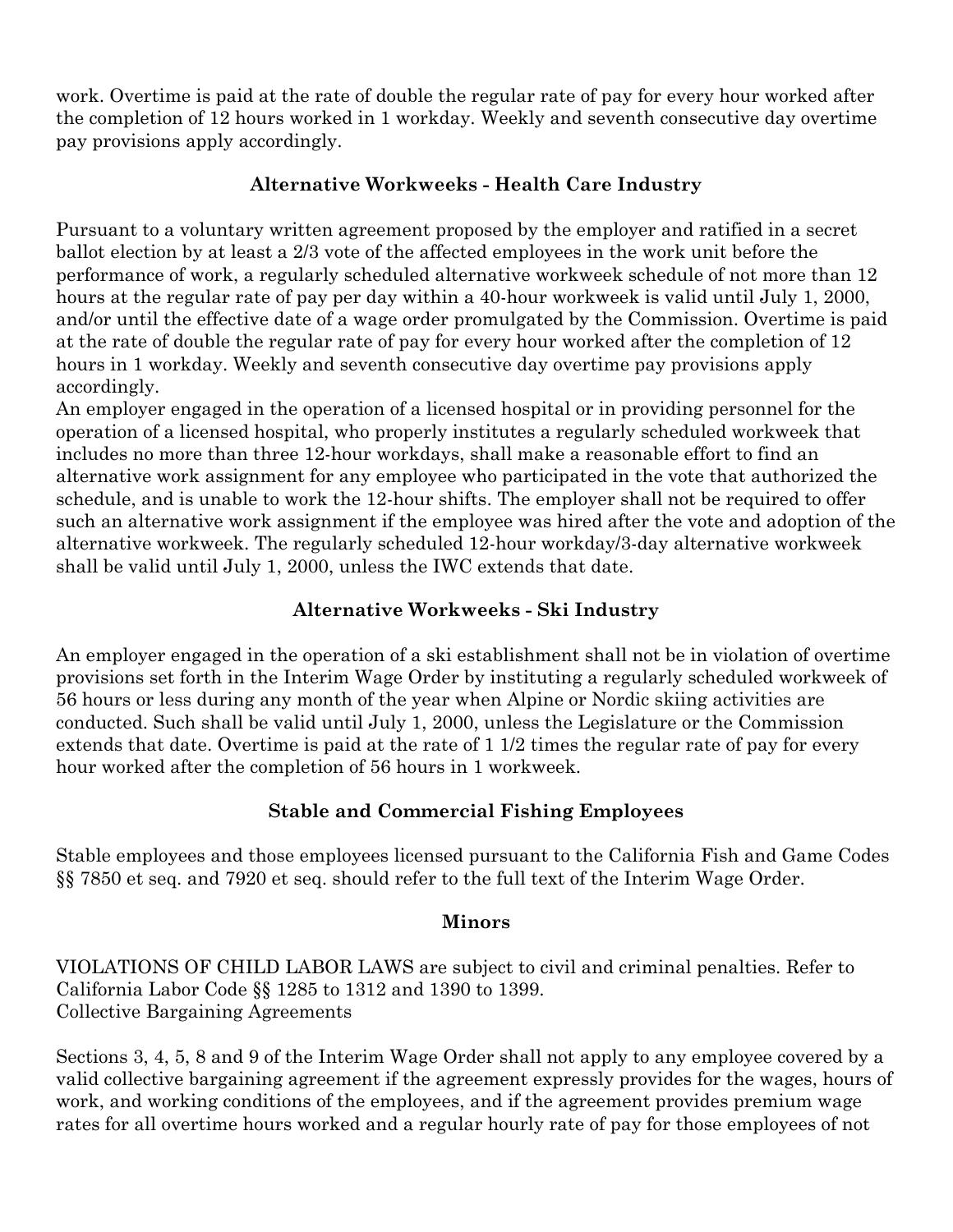less than 30 percent more than the state minimum wage, except that the requirement regarding the equivalent of 1 day's rest in 7 (see Interim Wage Order, Section 5(H)) shall apply, unless the agreement expressly provides otherwise.

#### **Make Up Time**

If an employer approves a written request of an employee to make up work time that is or would be lost as a result of a personal obligation of the employee, the hours of that make up work time, if performed in the same workweek in which the work time was lost, may not be counted toward computing the total number of hours worked in a day for purposes of the overtime requirements, except for hours in excess of 11 hours of work in 1 day or 40 hours of work in 1 workweek.

#### **Meal Periods**

An employee must receive a thirty-minute meal period for every 5 hours of work. Pursuant to mutual consent by the employer and the employee: (1) an employee may waive a thirty-minute meal period if the day's work will be completed in no more than 6 hours; (2) an employee may waive the second of 2 thirty-minute meal periods when the day's work will be completed in no more than 12 hours and the first thirty-minute meal period was not waived.

## **Meals and Lodging**

Meals or lodging may not be credited against the minimum wage without a voluntary written agreement between the employer and the employee. When credit for meals or lodging is used to meet part of the employer's minimum wage obligation, the amounts so credited may not be more than what is listed in MW-98.

#### **Reporting Time, Pay Records, Cash Shortages and Breakage, Uniforms and Equipment, Rest Periods and Seats**

Please refer to the applicable wage order for instruction regarding these subjects.

## **Violations and Penalties**

Any employer or any other person acting on behalf of the employer who violates or causes to be violated the provisions of the Interim Wage Order shall be subject to a civil penalty in addition to any other civil or criminal penalties provided by law. Questions about enforcement and reports of violations should be directed to the Division of Labor Standards Enforcement.

## **The Interim Wage Order shall be in effect as of March 1, 2000.**

Questions about enforcement of the Interim Wage Order and reports of violations should be directed to the Division of Labor Standards Enforcement. Consult the white pages of your telephone directory under CALIFORNIA, State of, Industrial Relations for the address and telephone number of the office nearest you. The Division has offices in the following cities: Bakersfield, Eureka, Fresno, Long Beach, Los Angeles, Marysville, Oakland, Redding, Sacramento, Salinas, San Bernardino, San Diego, San Francisco, San Jose, Santa Ana, Santa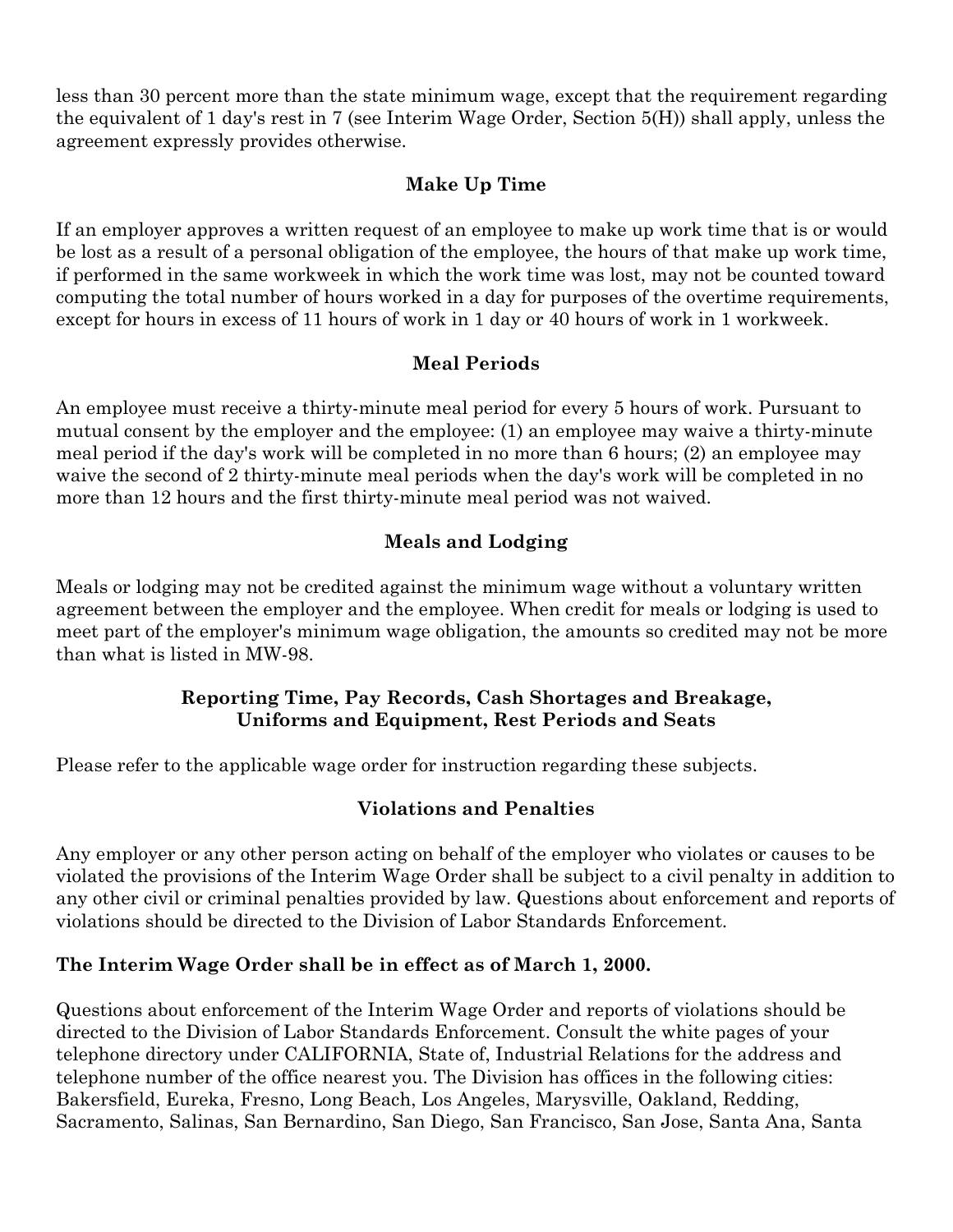Barbara, Santa Rosa, Stockton, and Van Nuys. Interim Wage Order - 2000

## **1. APPLICABILITY OF ORDER**

This Wage Order implements changes in the law as a result of the Legislature's enactment of the "Eight-Hour-Day Restoration and Workplace Flexibility Act," Stats. 1999, ch. 134 (commonly referred to as AB 60). Pursuant to that legislation, the Industrial Welfare Commission's Wage Orders 1 through 15, in effect in 1998, have been amended as set forth below.

Any industry or occupation not previously covered by, and all employees not specifically exempted in, the Commission's Wage Orders in effect in 1997, or otherwise exempted by law, are covered by this order. In particular, the following employee work activities are now covered by the provisions of this order: construction, including, but not limited to, alteration, demolition, building, renovation, remodeling, improvement and repair work as defined in the California Business and Professions Code Division 3, Chapter 9, Sections 7025 et seq.; drilling, including but not limited to, all work required to drill, establish, repair, and rework wells for the exploration or extraction of oil, gas, or water resources; logging work for which a timber operator's license is required pursuant to California Public Resources Code Sections 4571 through 4586; and, mining (not covered by Labor Code § 750 et seq.), including all work required to mine and/or establish pits, quarries, and surface or underground mines for the purposes of exploration or extraction of nonmetallic minerals, metallic ores, coal, and building materials such as stone and gravel.

Except for Section 10 below pertaining to penalties, this Order does not apply to any person employed in an agricultural occupation as defined in Wage Order 14-80, Section 2(C). Wage Orders 1-98, 4-98, 5-98, 7-98, and 9-98 are null and void. Wage Orders 1-89, 4-89 as amended in 1993, 5-89 as amended in 1993, 7-80, and 9-90 are reinstated, as modified herein, until the effective date of wage orders promulgated by the Commission pursuant to Labor Code § 517. The provisions of Wage Orders 2-80, 3-80, 6-80, 8-80, 10-89, 11-80, 12-80, 13-80, and 15-86 remain in full force and effect except to the extent that they are modified by this Order. However, pursuant to Labor Code § 515(b)(2) the alternative workweek schedules in effect in these wage orders shall remain operative until the effective date of wage orders promulgated by the Commission pursuant to Labor Code § 517.

#### **2. DEFINITIONS**

(A) "Workday" and "day" mean any consecutive 24-hour period beginning at the same time each calendar day.

(B) "Workweek" and "week" mean any seven (7) consecutive days, starting with the same calendar day each week. "Workweek" is a fixed and regularly recurring period of 168 hours, seven (7) consecutive 24-hour periods.

(C) An "alternative workweek schedule" means any regularly scheduled workweek requiring an employee to work more than eight (8) hours in a 24-hour period.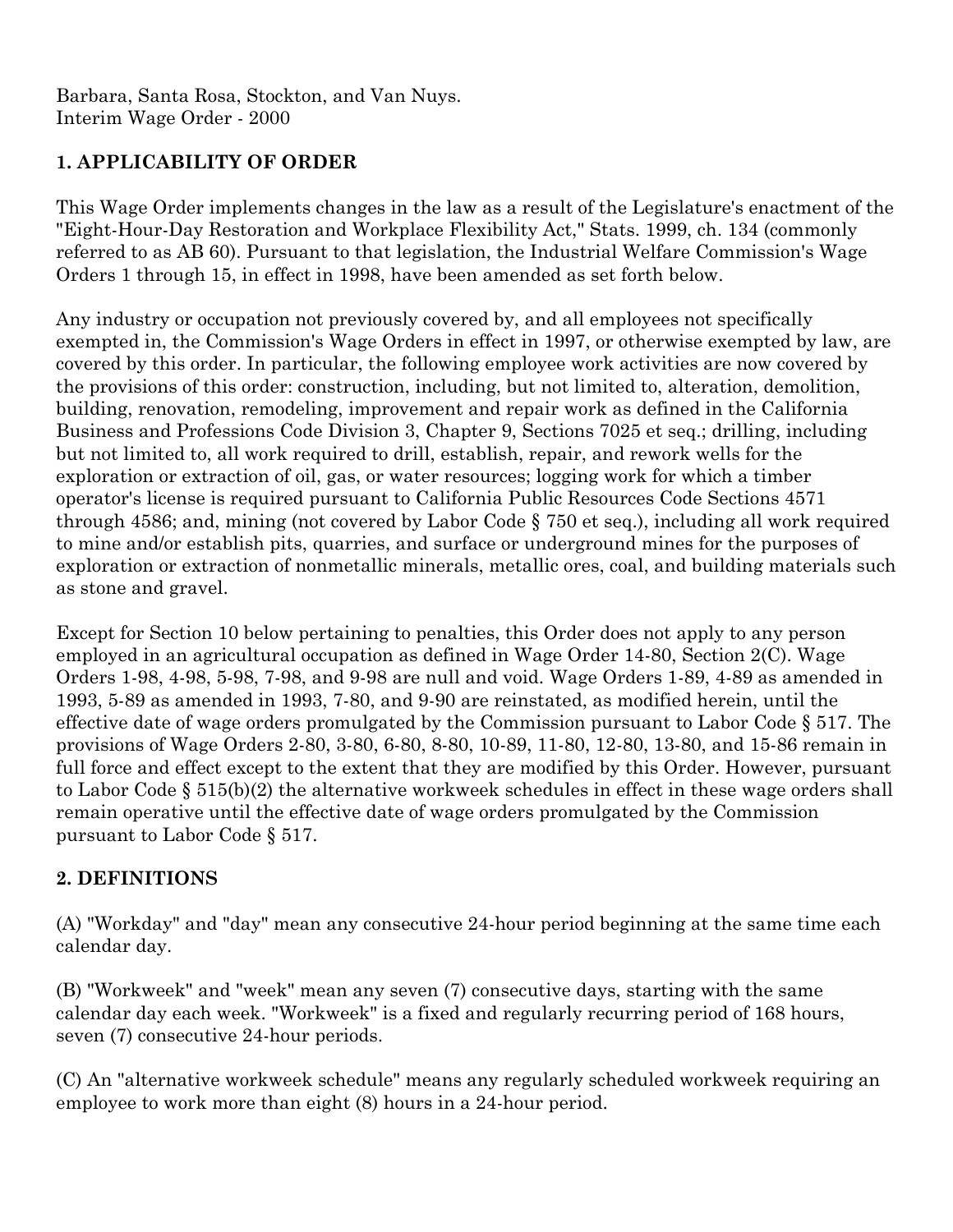## **3. ADMINISTRATIVE, EXECUTIVE, AND PROFESSIONAL EMPLOYEES**

Sections 4, 5, 7, 8 and 9 of this Order shall not apply to persons employed in administrative, executive, or professional capacities. However, no person shall be considered to be employed in an administrative, executive, or professional capacity unless the person is primarily engaged in the duties which meet the test of the exemption and earns a monthly salary equivalent to no less than two times the state minimum wage for full-time employment. Labor Code  $\S 515(a)$ mandates that the Commission conducts a review of the duties which meet the test of the exemption and that any hearing conducted pursuant to that subsection be conducted no later than July 1, 2000. Until further order of the Commission, the duties which meet the tests of the exemption are one of the following set of conditions:

(A) The employee is engaged in work which is primarily intellectual, managerial, or creative, and which requires exercise of discretion and independent judgment, or

(B) The employee is licensed or certified by the State of California and is engaged in the practice of one of the following recognized professions: law, medicine, dentistry, optometry, architecture, engineering, teaching, or accounting, or is engaged in an occupation commonly recognized as a learned or artistic profession; provided, however, that pharmacists employed to engage in the practice of pharmacy, and registered nurses employed to engage in the practice of nursing, shall not be considered exempt professional employees, nor shall they be considered exempt from coverage for the purposes of this subsection unless they individually meet the criteria established for exemption as executive or administrative employees.

(C) For the purposes of this section, "Full-time employment" means employment in which an employee is employed for forty (40) hours per week.

(D) For the purposes of this section, "primarily" means more than one-half (1/2) of the employee's work time.

## **4. DAILY OVERTIME - GENERAL PROVISIONS**

The following overtime provisions are applicable to employees eighteen (18) years of age or over and to employees sixteen (16) or seventeen (17) years of age who are not required by law to attend school, and are not otherwise prohibited by law from engaging in the subject work. Such employees shall not be employed more than eight (8) hours in any workday or more than forty (40) hours in any workweek unless the employee receives one and one-half  $(1 \frac{1}{2})$  times such employee's regular rate of pay for all hours worked over forty (40) hours in the workweek. Eight (8) hours of labor constitutes a day's work. Employment beyond eight (8) hours in any workday or more than six (6) days in any workweek is permissible provided the employee is compensated for such overtime at not less than:

(A) One and one-half (1 ½) times the employee's regular rate of pay for all hours worked in excess of eight (8) hours up to and including twelve (12) hours in any workday, and for the first eight (8) hours worked on the seventh (7th) consecutive day of work in a workweek; and

(B) Double the employee's regular rate of pay for all hours worked in excess of twelve (12) hours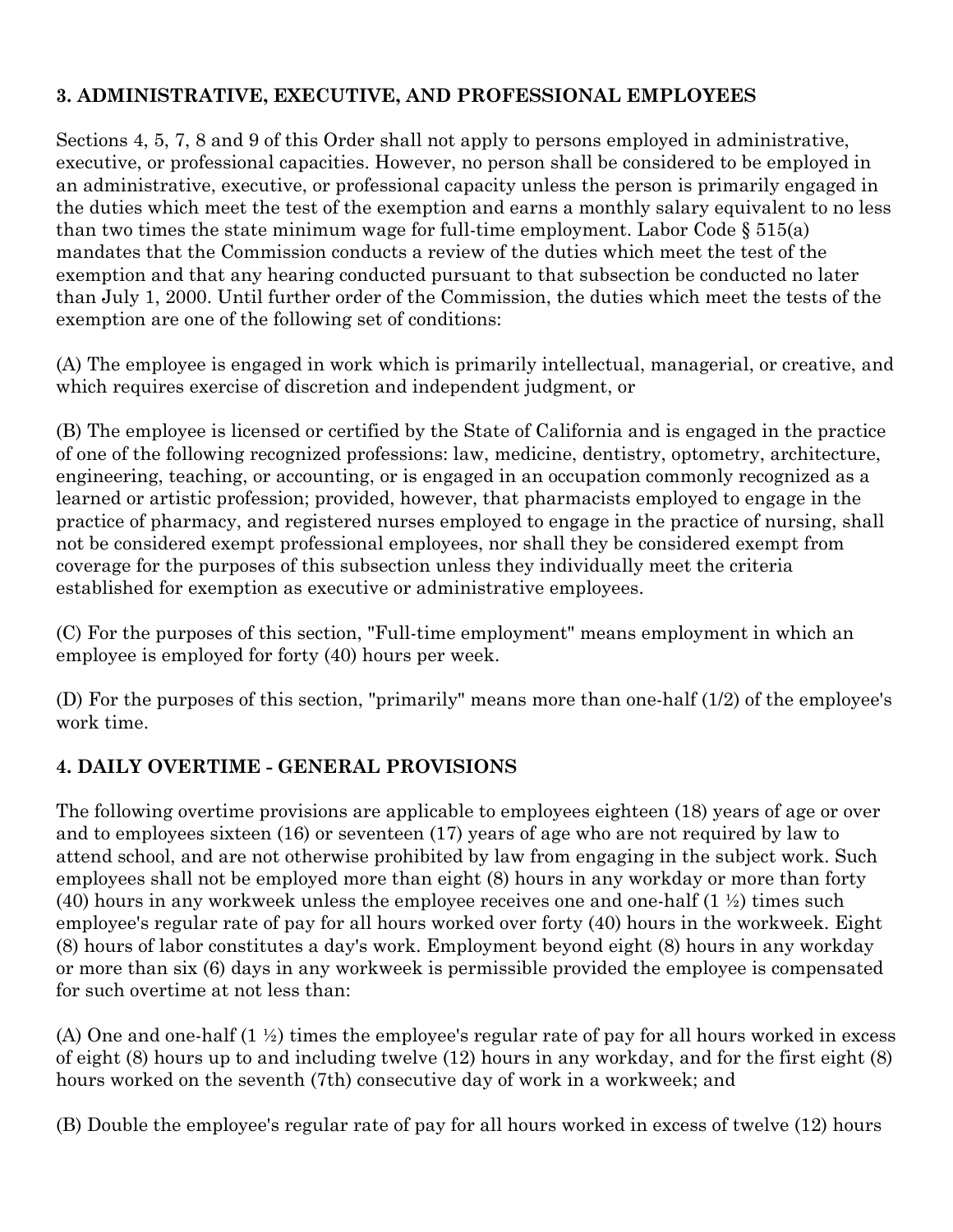in any workday and for all hours worked in excess of eight (8) hours on the seventh (7th) consecutive day of work in a workweek.

(C) The overtime rate of compensation required to be paid to a nonexempt full-time salaried employee shall be computed by using the employee's regular hourly salary as one fortieth (1/40) of the employee's weekly salary.

# **5. ALTERNATIVE WORKWEEKS**

(A) No employer shall be deemed to have violated the daily overtime provisions by instituting, pursuant to a voluntary written agreement proposed by the employer and ratified in a secret ballot election by at least a two-thirds (2/3) vote of the affected employees in the work unit before the performance of work, a regularly scheduled alternative workweek schedule of not more than ten (10) hours per day within a forty (40) hour workweek without the payment of an overtime rate of compensation. All work performed in any workday beyond the schedule established by the agreement up to twelve (12) hours a day or beyond forty (40) hours per week shall be paid at one and one-half (1 ½) times the employee's regular rate of pay. All work performed in excess of twelve (12) hours per day and any work in excess of eight (8) hours on those days worked beyond the regularly scheduled workdays established by the alternative workweek agreement shall be paid at double the employee's regular rate of pay. No hours paid at either one and one-half  $(1 \frac{1}{2})$ or double the regular rate of pay shall be included in determining when forty (40) hours have been worked for the purpose of computing overtime compensation. The regularly scheduled alternative workweek proposed by an employer for adoption by employees may be a single work schedule that would become the standard schedule for workers in the work unit, or a menu of work schedule options, from which each employee in the unit would be entitled to choose. If the employer proposes a menu of work schedule options, the employee may, with the approval of the employer, move from one menu option to another.

(B) If an employer, whose employees have adopted an alternative workweek agreement permitted by this Order requires an employee to work fewer hours than those that are regularly scheduled by the agreement, the employer shall pay the employee overtime compensation at a rate of one and one-half (1 ½) times the employee's regular rate of pay for all hours worked in excess of eight (8) hours, and double the employee's regular rate of pay for all hours worked in excess of twelve (12) hours for the day the employee is required to work the reduced hours.

(C) An employer shall not reduce an employee's regular rate of hourly pay as a result of the adoption, repeal or nullification of an alternative workweek schedule.

(D) An employer shall explore any available reasonable alternative means of accommodating the religious belief or observance of an affected employee that conflicts with an adopted alternative workweek schedule, in the manner provided by subdivision (j) of Section 12940 of the Government Code.

(E) An employer shall make a reasonable effort to find a work schedule not to exceed eight (8) hours in a workday, in order to accommodate any affected employee who was eligible to vote in an election authorized by this Section and who is unable to work the alternative workweek schedule established as the result of that election.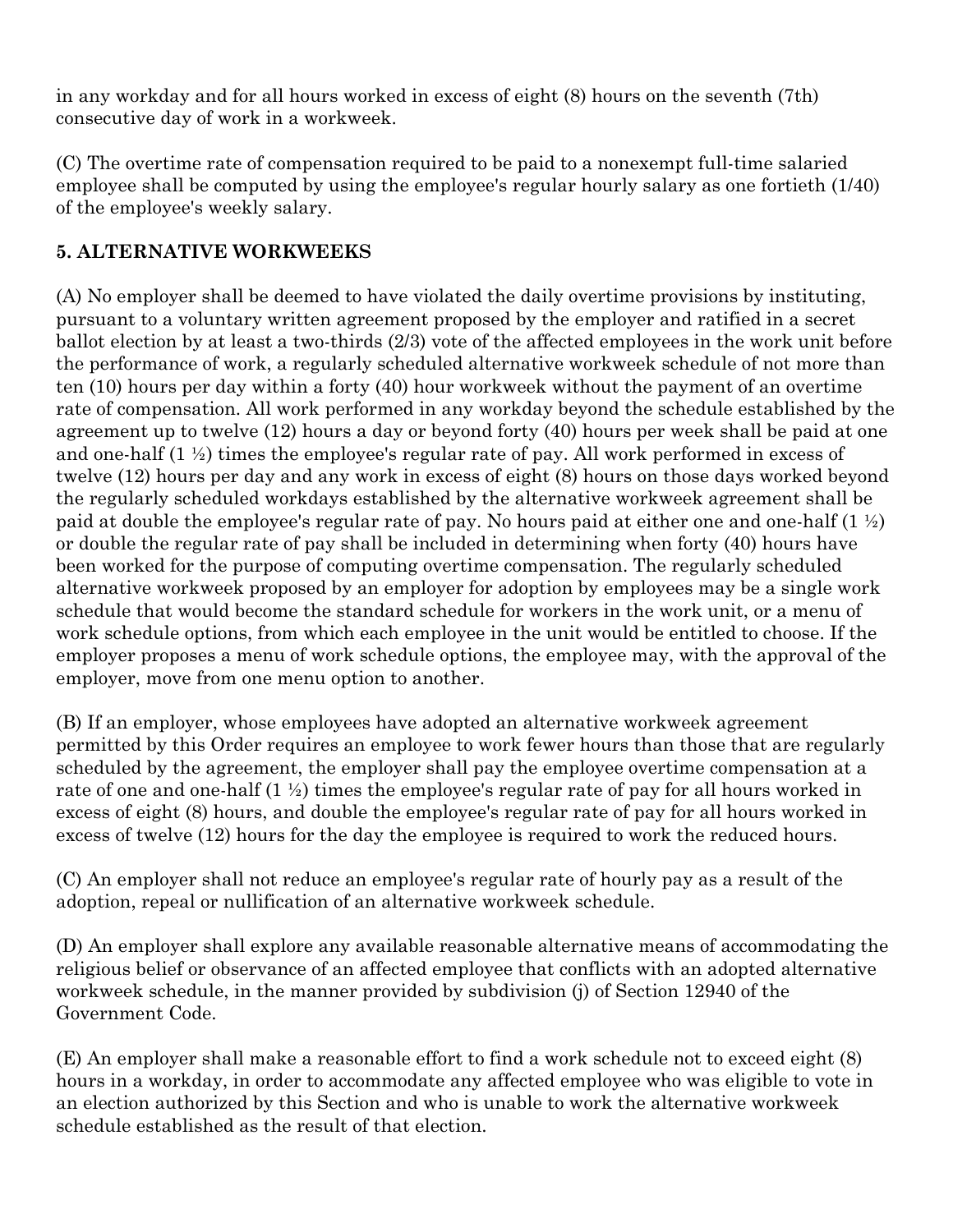(F) An employer shall be permitted, but not required, to provide a work schedule not to exceed eight (8) hours in a workday to accommodate any employee who is hired after the date of the election and who is unable to work the alternative workweek schedule established by the election.

(G) The results of any election conducted pursuant to this Section shall be reported by the employer to the Division of Labor Statistics and Research within thirty (30) days after the results are final.

(H) Any type of alternative workweek schedule that is authorized by the Labor Code and that was in effect on January 1, 2000, may be repealed by the affected employees. Upon a petition of one-third (1/3) of the affected employees, a new secret ballot election shall be held and a twothirds (2/3) vote of the affected employees shall be required to reverse the alternative workweek schedule. If the alternative workweek schedule is revoked, the employer shall comply within sixty (60) days. Upon proper showing of undue hardship, the Division of Labor Standards Enforcement may grant an extension of time for compliance.

However, if an employee covered by Wage Orders 1, 4, 5, 7, or 9 was voluntarily working an alternative workweek schedule as of July 1, 1999, that was an individual agreement made after January 1, 1998 between the employee and employer, and that agreement provides for a workday of not more than ten (10) hours, that employee may continue to work that alternative workweek schedule without payment of an overtime rate of compensation for the hours provided in that schedule if the employee submits, and the employer approves, a written request to do so. Such a written request and approval shall be made within ninety (90) days of the effective date of this Order. An employee may revoke his or her voluntary authorization to continue such a schedule with thirty (30) days written notice to the employer.

(I) The provisions of Labor Code §§ 551 and 552 regarding one (1) day's rest in seven (7) shall not be construed to prevent an accumulation of days of rest when the nature of the employment reasonably requires the employee to work seven (7) or more consecutive days; provided, however, that in each calendar month, the employee shall receive the equivalent of one (1) day's rest in seven (7).

(J) Notwithstanding the above provisions regarding alternative workweek schedules, employees in the health care industry may continue to work days exceeding ten (10) hours but not more than twelve (12) hours without the payment of overtime compensation, as long as the employer and at least two-thirds (2/3) of the affected employees in a work unit agreed to this alternative workweek arrangement, in a secret ballot election held pursuant to Wage Orders 4 and 5 prior to 1998, and before the performance of work. Such alternative workweek schedules shall be valid until July 1, 2000, and/or until the effective date of a wage order promulgated by the Industrial Welfare Commission pursuant to Labor Code § 517, provided:

(1) An employee who works beyond twelve (12) hours in a workday shall be compensated at double the employee's regular rate of pay for all hours in excess of twelve (12);

(2) An employee who works in excess of forty (40) hours in a workweek shall be compensated at one and one-half  $(1 \frac{1}{2})$  times the employee's regular rate of pay for all hours over forty (40) hours in the workweek;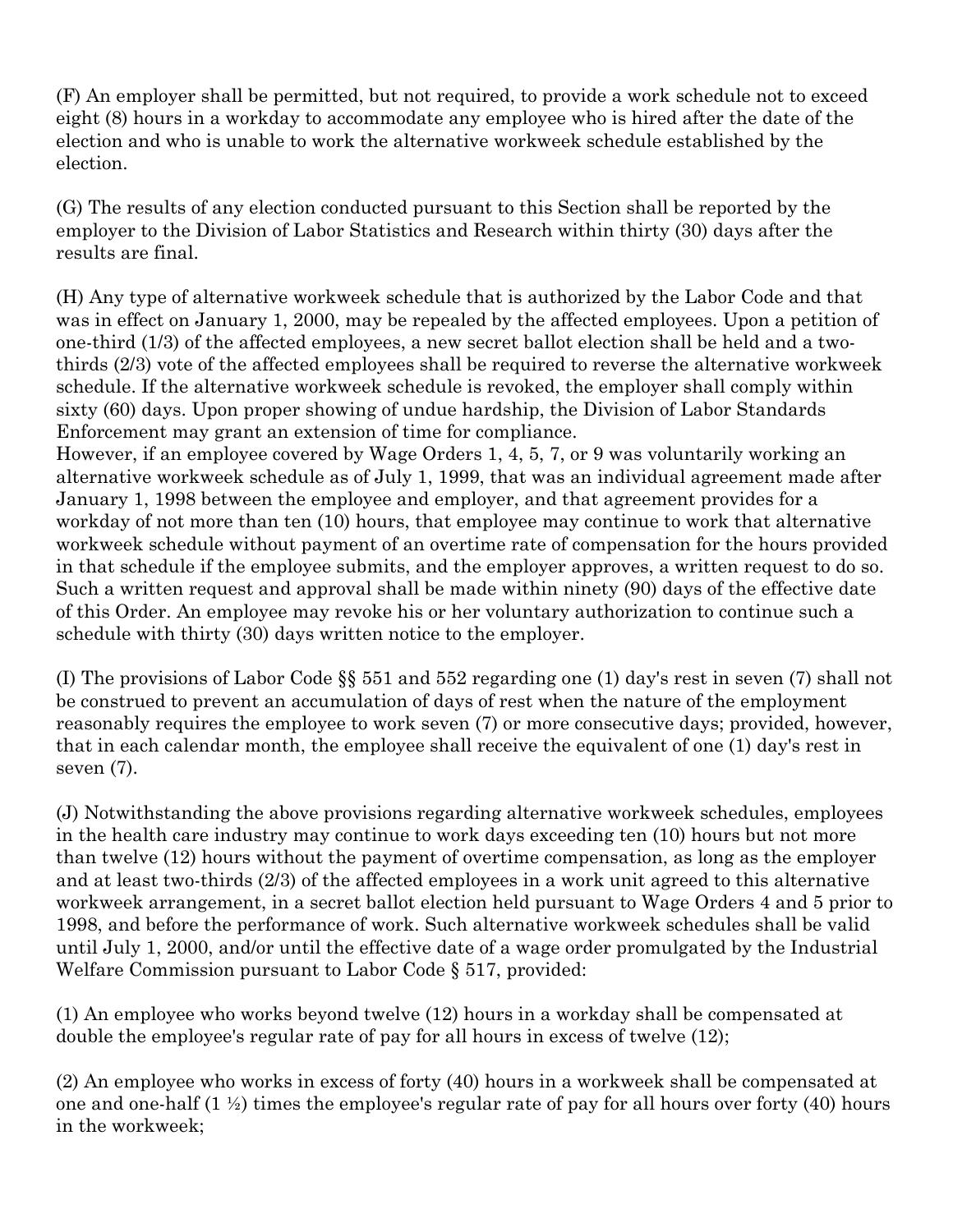(3) Prior to the secret ballot vote, any employer who proposed to institute an alternative workweek schedule shall have made a disclosure in writing to the affected employees, including the effects of the proposed arrangement on the employees' wages, hours, and benefits. Such a disclosure shall include meeting(s), duly noticed, held at least fourteen (14) days prior to voting, for the specific purpose of discussing the effects of the alternative workweek schedule. Failure to comply with this Section shall make the election null and void;

(4) The same overtime standards shall apply to employees who are temporarily assigned to a work unit covered by this subsection;

(5) Any employer who instituted an alternative workweek schedule pursuant to this subsection shall make a reasonable effort to find another work assignment for any employee who participated in a valid election prior to 1998 pursuant to the provisions of Wage Orders 4 and 5 and who is unable to work the alternative workweek schedule established.

(6) For purposes of this subsection, affected employees may include all employees in a readily identifiable work unit, such as a division, a department, a job classification, a shift, a separate physical location, or a recognized subdivision of any such work unit. A work unit may consist of an individual employee as long as the criteria for an identifiable work unit in this subsection is met.

(K) An employer engaged in the operation of a ski establishment shall not be in violation of overtime provisions set forth in this order by instituting a regularly scheduled workweek of fiftysix (56) hours or less during any month of the year when Alpine or Nordic skiing activities are conducted, provided that any employee shall be compensated at a rate of not less than one and one-half  $(1 \frac{1}{2})$  times the employee's regular rate of pay for all work in excess of fifty-six (56) hours in any one (1) workweek. A ski establishment within the meaning of this Section is a geographically limited recreational area comprising basic skiing and related facilities. Such alternative workweek schedules shall be valid until July 1, 2000, unless the Industrial Welfare Commission extends that date.

(L) An employer engaged in the operation of a licensed hospital or in providing personnel for the operation of a licensed hospital who institutes, pursuant to a valid order of the Commission, a regularly scheduled alternative workweek that includes no more than three (3) 12-hour workdays, shall make a reasonable effort to find another work assignment for any employee who participated in the vote which authorized the schedule and is unable to work the 12-hour shifts. An employer shall not be required to offer a different work assignment to an employee if such a work assignment is not available or if the employee was hired after the adoption of the 12-hour, 3-day alternative workweek schedule. Such alternative workweek schedules shall be valid until July 1, 2000, unless the Industrial Welfare Commission extends that date.

(M) Notwithstanding the above overtime provisions, stable employees as defined in Labor Code § 1182.10 who are involved in the raising, feeding and management of racehorses by a trainer, as defined in the Food and Agriculture Code § 24001, shall be subject to the same standards governing the wages, hours, and working conditions as established for employees in agricultural occupations engaged in the raising, feeding, and management of other livestock; provided that stable employees shall be paid an overtime rate of compensation of one and one-half  $(1 \frac{1}{2})$  times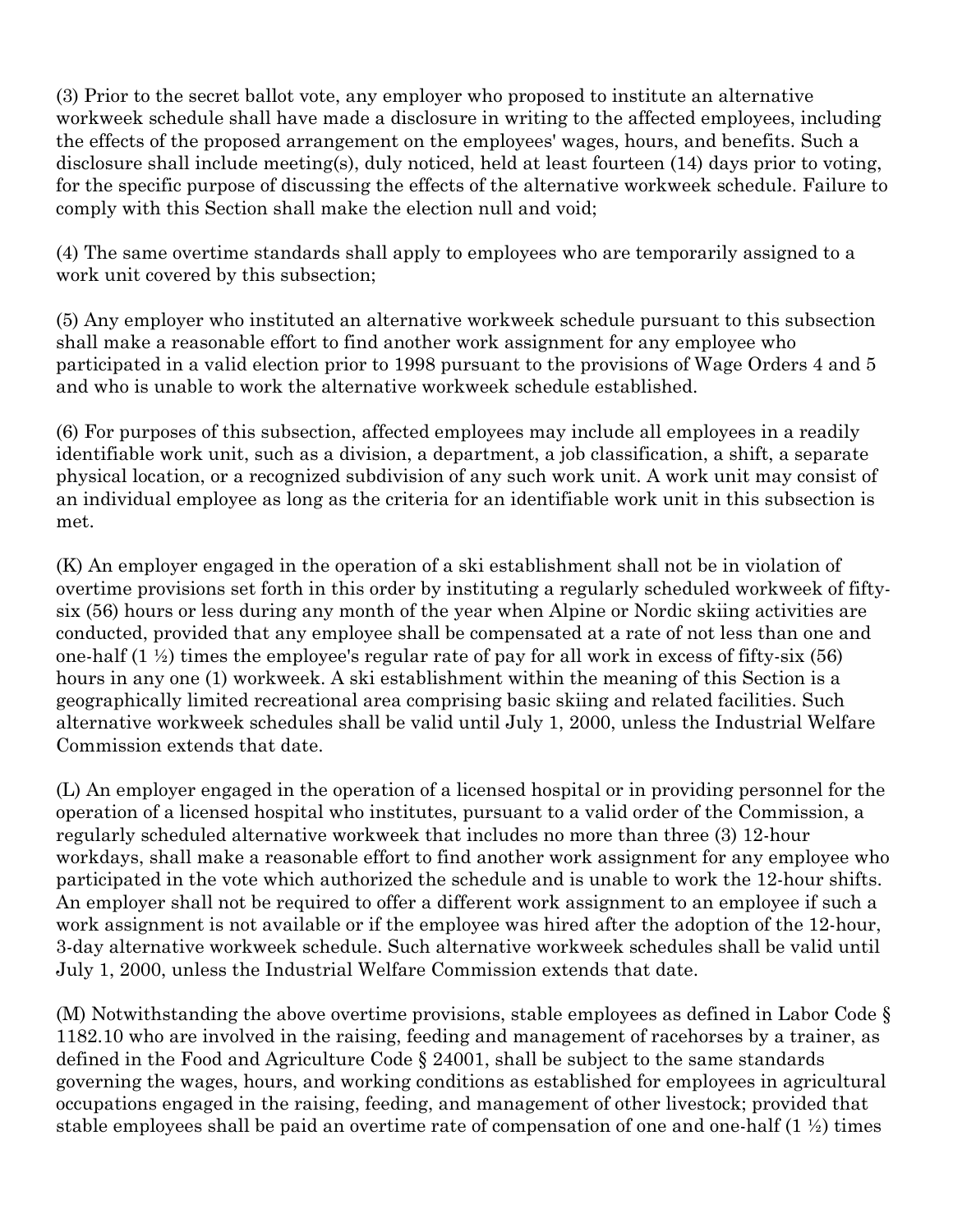the employee's regular rate of pay for all work in excess of ten (10) hours in any workday, or fiftysix (56) hours during seven (7) days in any workweek without the payment of overtime compensation. "Workday" and "workweek" have the same definition as in the Commission's wage order for agricultural occupations. A "regular rate of pay" does not include amounts excluded from regular pay by the Fair Labor Standards Act (29 U.S.C. § 207(E)), as well as payment of the stable employee's share, if any, of the purse of a race. This subsection is valid until July 1, 2000 unless the Industrial Welfare Commission extends that date.

(N) The minimum wage or maximum hour orders of the Commission shall not apply to employees licensed pursuant to the California Fish and Game Code §-7850 et seq., or employed on a commercial passenger fishing boat licensed pursuant to California Fish and Game Code § 7920 et seq. This exemption shall remain in effect until July 1, 2000, unless the Industrial Welfare Commission extends that date.

## **6. MINORS**

VIOLATIONS OF CHILD LABOR LAWS are subject to civil penalties of from \$500 to \$10,000 as well as to criminal penalties. Refer to California Labor Code §§ 1285 to 1312 and 1390 to 1399 for additional restrictions on the employment of minors and for descriptions of criminal and civil penalties for violation of the child labor laws. Employers should ask school districts about any required work permits.

## **7. COLLECTIVE BARGAINING AGREEMENTS**

(A) Sections 3, 4, 5, 8 and 9 of this Order shall not apply to any employee covered by a valid collective bargaining agreement if the agreement expressly provides for the wages, hours of work, and working conditions of the employees, and if the agreement provides premium wage rates for all overtime hours worked and a regular hourly rate of pay for those employees of not less than thirty (30) percent more than the state minimum wage.

(B) Notwithstanding Section 7(A), where the employer and a labor organization representing employees of the employer have entered into a valid collective bargaining agreement pertaining to the hours of work of the employees, the requirement regarding the equivalent of one (1) day's rest in seven (7) (see Section 5(H) above) shall apply, unless the agreement expressly provides otherwise.

## **8. MAKE UP TIME**

If an employer approves a written request of an employee to make up work time that is or would be lost as a result of a personal obligation of the employee, the hours of that make up work time, if performed in the same workweek in which the work time was lost, may not be counted toward computing the total number of hours worked in a day for purposes of the overtime requirements, except for hours in excess of eleven (11) hours of work in one (1) day or forty (40) hours of work in one (1) workweek. If an employee knows in advance that he or she will be requesting make up time for a personal obligation that will recur at a fixed time over a succession of weeks, the employee may request to make up work time for up to four (4) weeks in advance; provided, however, that the make up work must be performed in the same week that the work time was lost. An employee shall provide a signed written request for each occasion that the employee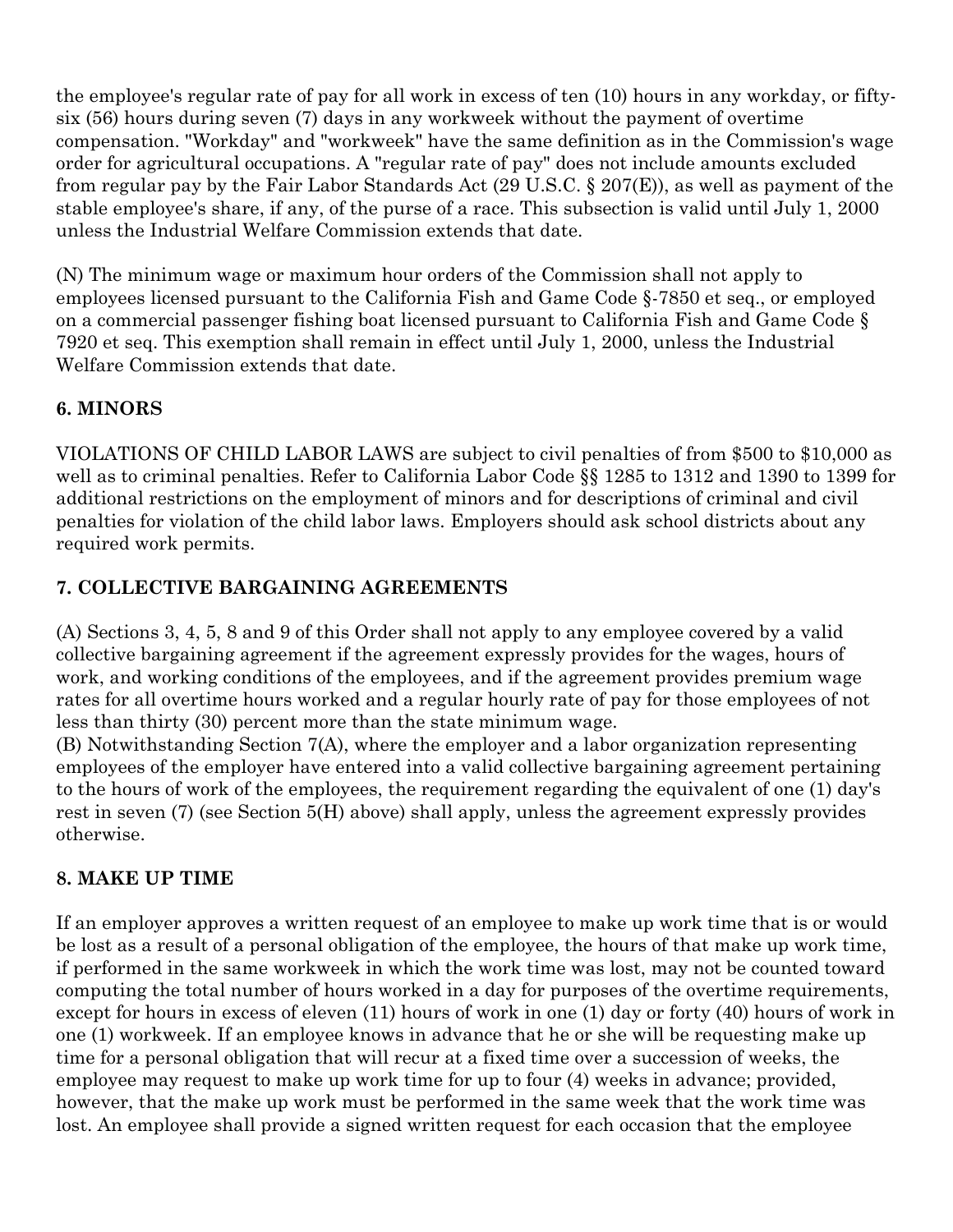makes a request to make up work time pursuant to this Section. While an employer may inform an employee of this make up time option, the employer is prohibited from encouraging or otherwise soliciting an employee to request the employer's approval to take personal time off and make up the work hours within the same workweek pursuant to this Section.

## 9. MEAL PERIODS

(A) No employer shall employ any person for a work period of more than five (5) hours without a meal period of not less than thirty (30) minutes, except that when a work period of not more than six (6) hours will complete the day's work the meal period may be waived by mutual consent of employer and employee.

(B) An employer may not employ an employee for a work period of more than ten (10) hours per day without providing the employee with a second meal period of not less than thirty (30) minutes, except that if the total hours worked is no more than twelve (12) hours, the second meal period may be waived by mutual consent of the employer and the employee only if the first meal period was not waived.

## **10. PENALTIES**

In addition to any other civil or criminal penalty provided by law, any employer or any other person acting on behalf of the employer who violates, or causes to be violated, the provisions of this order, shall be subject to a civil penalty of:

(A) Initial Violation - \$50.00 for each underpaid employee for each pay period during which the employee was underpaid in addition to an amount which is sufficient to recover underpaid wages.

(B) Subsequent Violations - \$100.00 for each underpaid employee for each pay period during which the employee was underpaid in addition to an amount which is sufficient recover underpaid wages.

(C) The affected employee shall receive payment of all wages recovered. The Labor Commissioner may also issue citations pursuant to Labor Code § 1197.1 for payment of wages for overtime work in violation of this order.

# **11. SEPARABILITY**

If the application of any provision of this Order, or any section, subsection, subdivision, sentence, clause, phrase, word, or portion of this Order should be held invalid or unconstitutional or unauthorized or prohibited by statute, the remaining provisions thereof shall not be affected thereby, but shall continue to be given full force and effect as if the part so held invalid or unconstitutional had not been included herein.

# **12. POSTING OF ORDER**

Every employer shall keep a copy of this Order posted in an area frequented by employees where